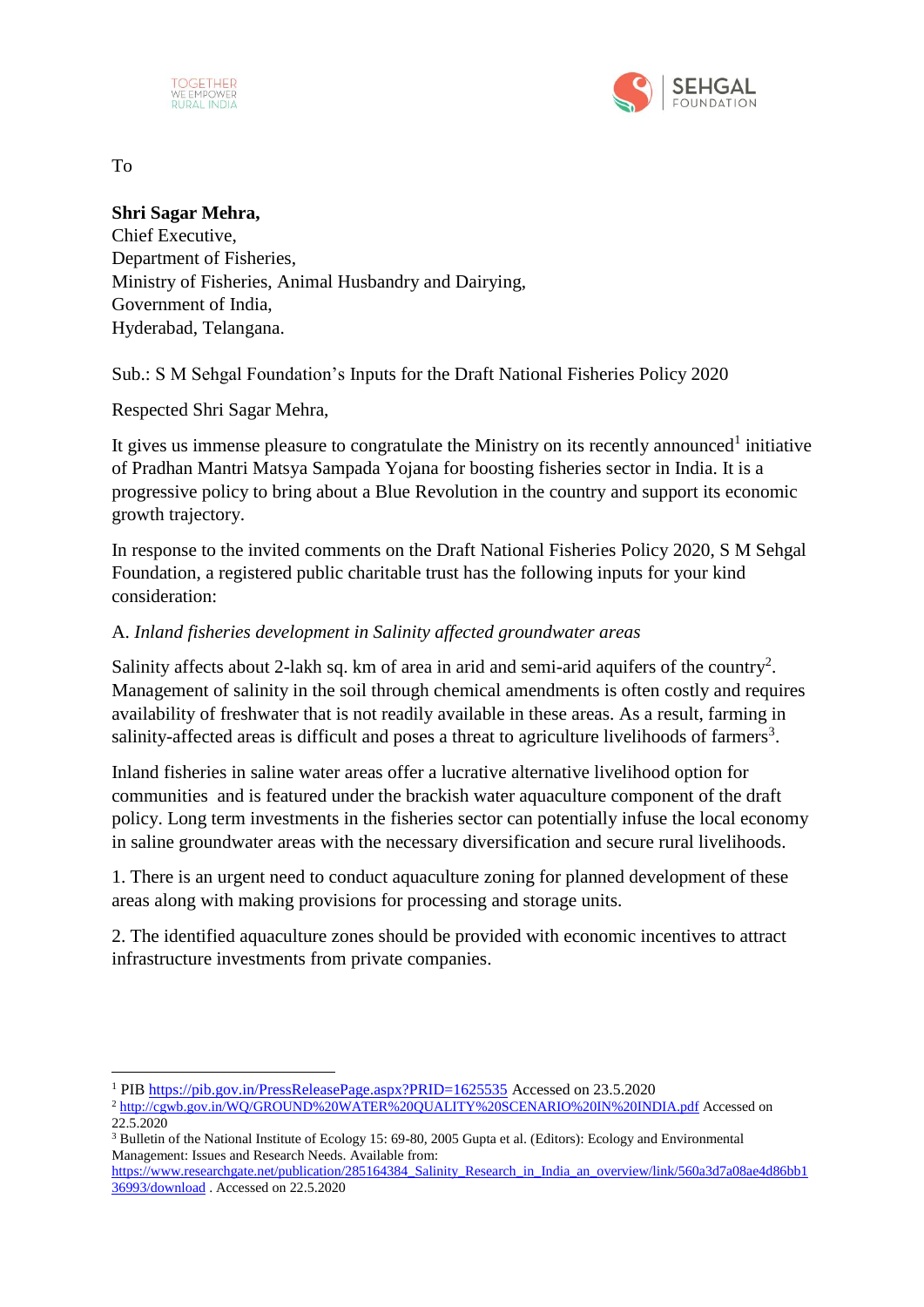



3. The National Fisheries Policy should support incentivizing farmers to take up aquaculture in these areas and involve small farmers, landless and migrant population with an alternate source of income.

# B. *Promotion of Small Scale Farm ponds*

Developing aquaculture in ponds/tanks often requires water to be maintained through constant groundwater pumping and is therefore not suitable in water stressed areas. In order to maximize the benefits for small holder farmers, farm ponds are a convenient alternative. Additionally, they offer nutritional and income security at the household level; and have been shown to result in increased soil moisture and groundwater recharge.

1. Farm ponds through farm bunding and other techniques should be promoted in a large scale across the country because of their multiple benefits.

2. Geo tanks with Biofloc is a promising technology that should be promoted through adequate incentives such as subsidies. They offer a number of advantages over traditional tanks such as being portable and reusable. Low cost nature of this technology makes it suitable for promotion amongst small holder farmers.

# C. *Rejuvenating of Existing Ponds/Tanks*

A nationwide program is recommended to promote rejuvenation of traditional tanks/ponds that are widespread across the country. An estimate shows that 1.5 million hectare of small reservoirs and 1.7 million hectares of medium and large reservoirs are amenable for aquaculture development<sup>4</sup>. This offers an opportunity to set up fish farming in a community model wherein additional features of water and livelihood security are promised.

1. Rural and Urban water bodies are often suited for natural growth of fish and offer income opportunities. However, pollution and low level of oxygen in these water bodies inhibit growth of fishes. These structures should be protected through development of aquaculture with locally suited fish species.

2. Groundwater based fisheries should be discouraged as much as possible with depleting levels of groundwater.

### D. *Capacity Building at Gram Panchayat (GP) level*

1

1. The GP members representatives should be given technical training to make use of local water bodies for aquaculture promotion. Certain incentive mechanisms such as performance appraisal of Gram Panchayats based on aquaculture promotion could be considered.

2. Aquaculture development should become a mandatory component of Gram Panchayat Development Plans (where applicable) and should form a part of the planning process after due technical considerations.

<sup>4</sup> Miao W., Silva S.D., Davy B. (eds.) (2010) Inland Fisheries Enhancement and Conservation in Asia. FAO Regional Office for Asia and the Pacific, Bangkok, Thailand. RAP Publication 2010/22, 189 pp